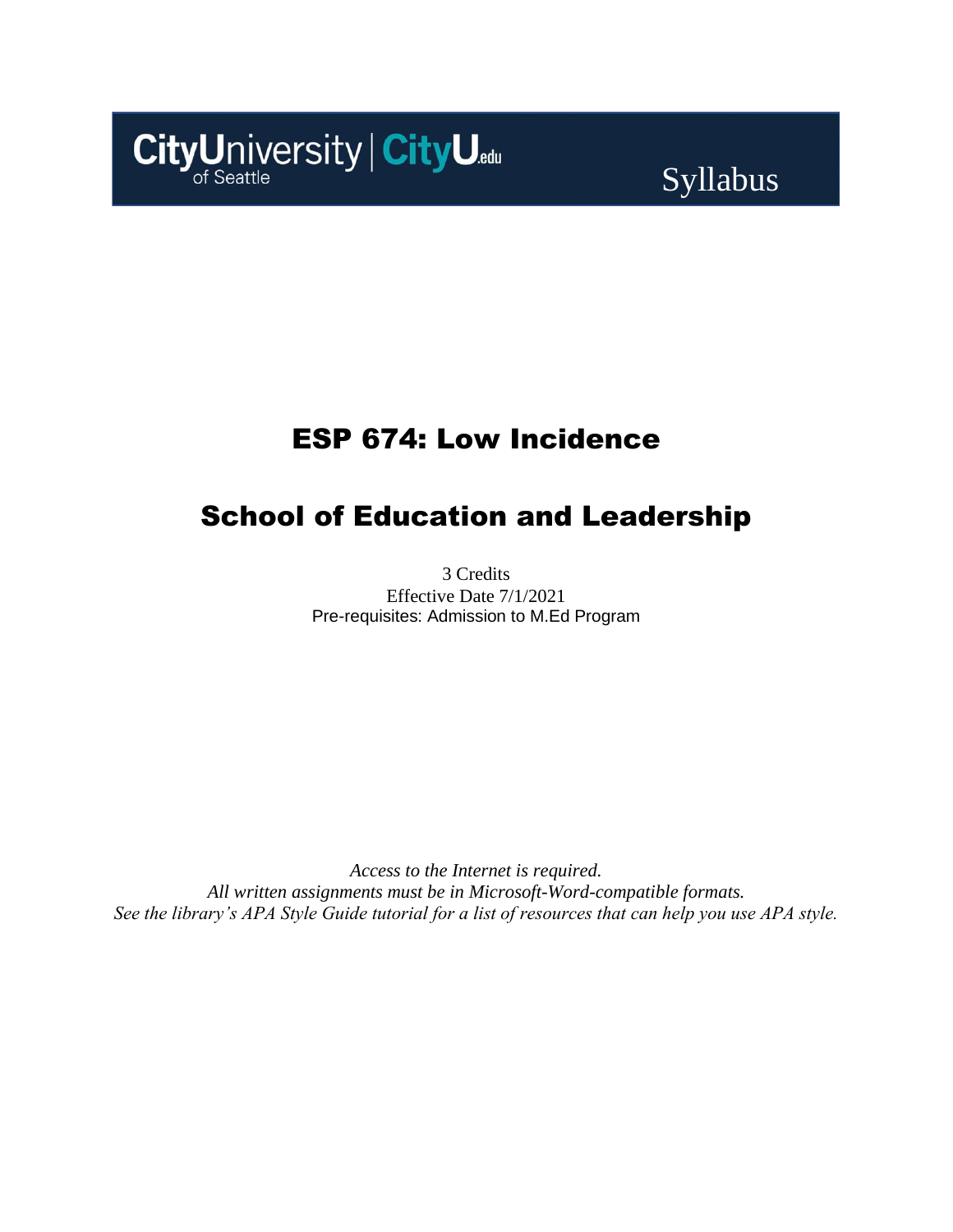# Faculty Information

Professional experience information for instructors is found under *Faculty Information* in the online course menu.

## Contact Information

Contact information for instructors is found under *Faculty Information* in the online course menu.

## Course Description

This course is a study of students identified with low-incidence disabilities. Candidates investigate the disabilities identified as low incidence: developmentally delayed, autism spectrum, moderate/severe mental retardation, traumatic brain injury, orthopedically impaired, deaf/hard of hearing, and visually impaired. Components of the course will include definitions, family involvement, assessments, instructional methods, and procedural and landmark legal issues in special education. Candidates provide appropriate program accommodations for students identified with a low-incidence disability.

## Course Resources

Required and recommended resources to complete coursework and assignments are found on the course [Reading List.](https://cityu.alma.exlibrisgroup.com/leganto/login?auth=SAML) The reading list can be found under *Course Information* in Blackboard as well as from the library homepage ("Find Your Textbook" button).

**Note**: Required resources that must be purchased by the student are tagged "Purchase from a vendor of your choosing." Required resources with a direct link, "Available through CityU Library", are available electronically at no cost to students.

Students in Canada may purchase course resources from the [Canada Bookstore,](https://www.cityubookstore.ca/index.asp) and students outside the U.S. and Canada should contact their advisor or textbook coordinator for additional information.

## Course Outcomes

This course will prepare students to:

- Explain the benefits and role of assistive technologies
- Identify components of educational implications of characteristics of disabilities
- Interpret information from formal and informal assessments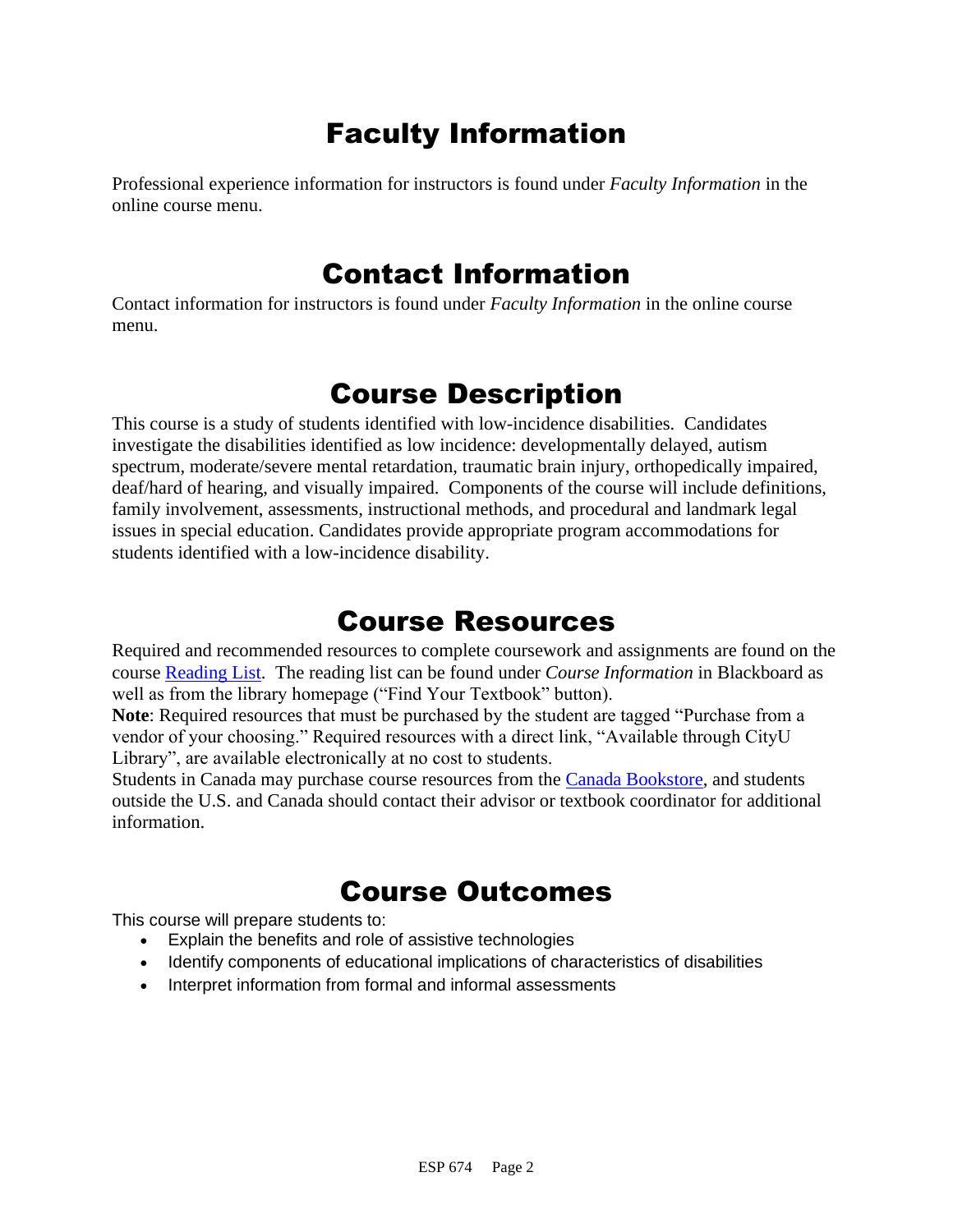# Shared Agreements

Our primary commitment is to **build relationships** both with each other and within ourselves. We share a *collective goal* of becoming critically conscious educators who are prepared to serve all students in our classrooms. A positive learning experience relies on creating an atmosphere where space is held for *multiple truths* to coexist, and where we begin to *notice and name power dynamics* in our own group and also in the education system, its processes, and its policies. We acknowledge that differences among our identities, social backgrounds and experiences will influence our perspectives and those of others*.* We agree to *share our truths bravely*, to *acknowledge the humanity* of each other and ourselves, and to *look for learning* in ourselves and others.

*\*\*We agree to keep confidential all issues of a personal or professional nature that are discussed in class.\*\* \*\*adapted from Color Brave Spaces by Equity Matters (2021). [www.equitymattersnw.com](http://www.equitymattersnw.com/)*

## Additional Information

This is a new heading for our syllabus template. Programs are using this to list additional information required by accreditors, or core concepts/knowledge/skills.

## Grading Scale

The grades earned for the course will be calculated using City University of Seattle's decimal grading system, found in the current University Catalog [\(https://www.cityu.edu/catalog/\)](https://www.cityu.edu/catalog/). Grading rubrics with details on how each assignment will be graded are located under Assignments and/or in My Grades in the online course menu. Students should review the rubric for each assignment prior to completing their work in order to understand how it will be assessed.

# Course Assignments and Grading

### Alternative Communication Project (30% of Final Grade)

Develop a concrete understanding of a non-verbal or limited verbal student by assessing and implementing the use of alternative communication systems. A. Identify the assessment that includes all the components of the alternative communication systems approved by OSPI B. Analyze each alternative communication system based on the compliance with WACs as it relates to the student communication C. Implement assessments within a classroom setting to collect and assess student data relating to the student communication D. Reflect the effectiveness in assessment of student communication.

### Assessment Tests (30% of Final Grade)

Develop a concrete understanding of assessment tests for students identified with a low incidence disability by assessing and implementing the appropriate use of selected assessment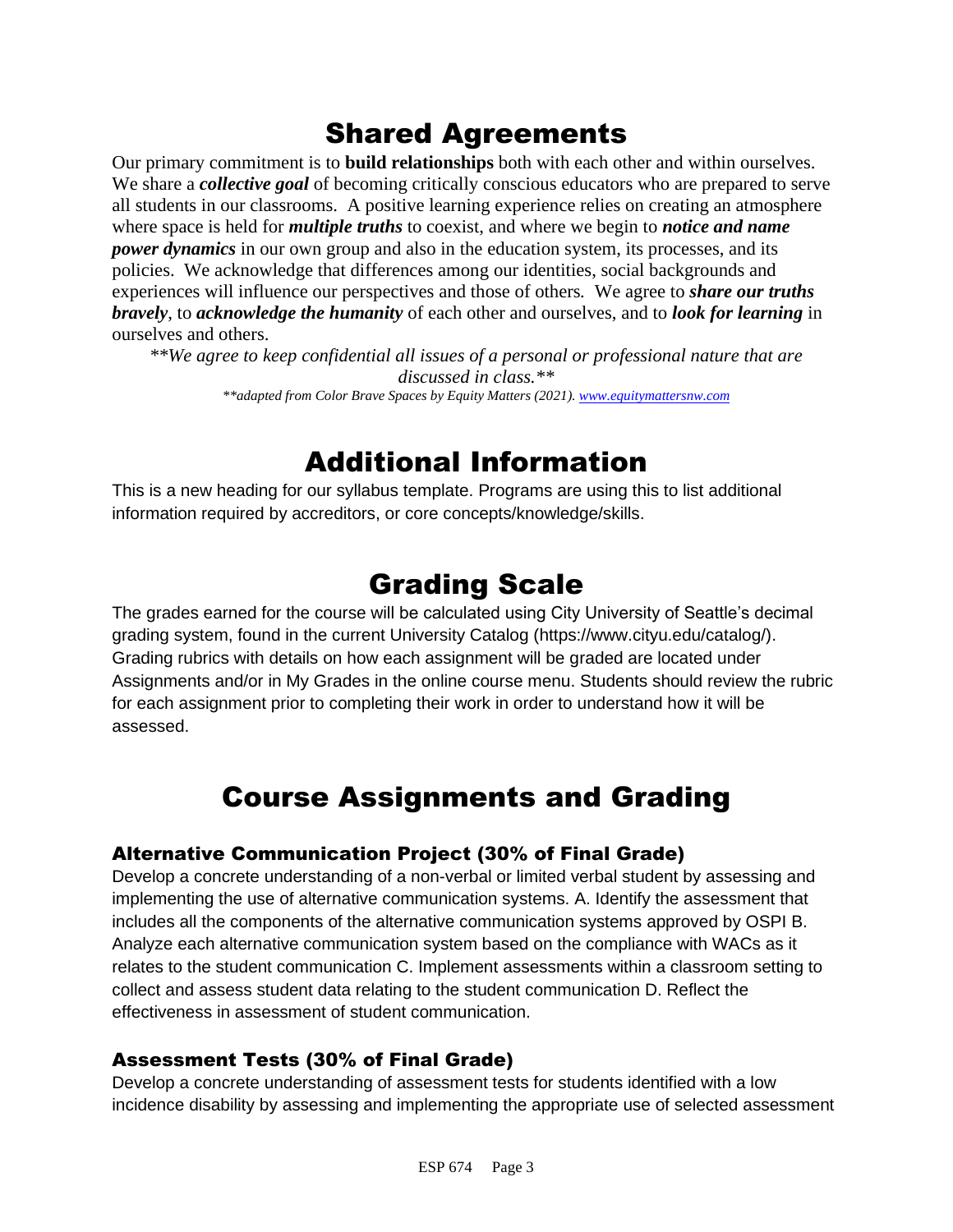tests. A. Identify the assessment that includes all the components for approved low incidence disability identified students by OSPI B. Analyze each assessment test based on the compliance with WACs as it relates to the low incidence disability identified students C. Implement assessments within a classroom setting to collect and assess student data relating to low incidence disability identified students D. Reflect the effectiveness in selected assessment tests.

### Action Plans (30% of Final Grade)

Develop a concrete understanding in the function of action plan formats for students identified with a low incidence disability by assessing and implementing the use of action plan formats A. Identify the assessment that includes all the components of the action plan formats approved by OSPI B. Analyze each alternative communication system based on the compliance with WACs as it relates to the action plan formats C. Implement assessments within a classroom setting to collect and assess student data relating to the action plan formats D. Reflect the effectiveness in assessment of action plan formats.

## Participation, Engagement, and Essential Dispositions (20% of Final Grade)

Candidates should participate and engage in all classwork, including required assignments, class discussions, activities, and instructor-determined assignments. Candidates should work to meet essential dispositions criteria not only in the field, but also in their coursework, whether online or in person.

# Course Policies

Participation will be graded based on engagement in class discussions and activities (both online and mixed modes). Online-only courses will be determined via active engagement in weekly discussion boards or other interactive opportunities provided by the instructor. Mixed mode courses will be determined based on presence in class and engagement with content and peers both within and outside of face-to-face class sessions.

# University Policies

You are responsible for understanding and adhering to all of City University of Seattle's academic policies. The most current versions of these policies can be found in the University Catalog that is linked from the CityU Web site.

### Antidiscrimination

City University of Seattle and its staff and faculty are committed to supporting our students. We value equity, diversity, and inclusion as a way of life as well as the educational opportunities it provides. City U will not tolerate any form of discrimination based on race, color, ethnicity, sexual orientation, gender identification, socioeconomic status, or religious values. If you have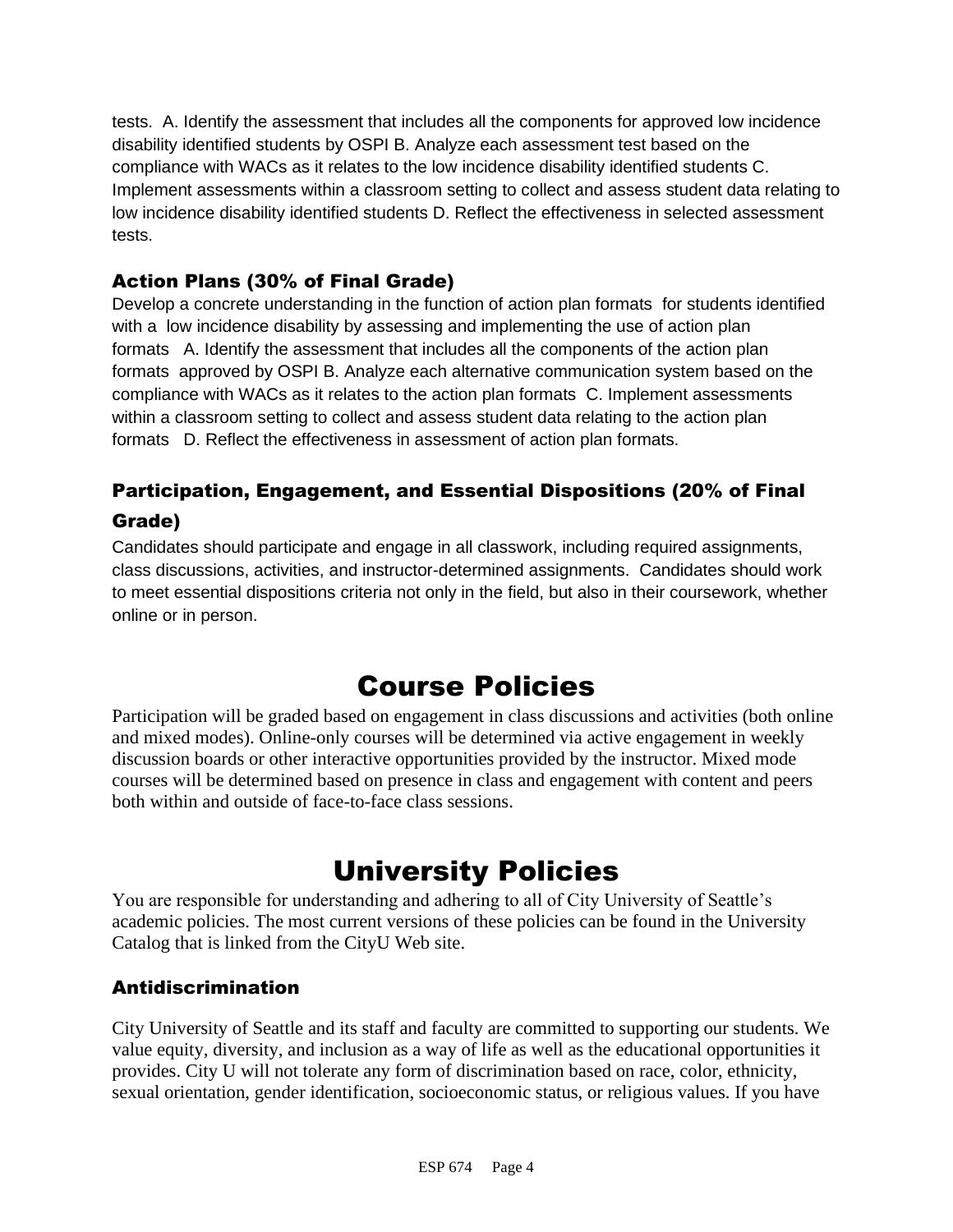experienced any discrimination based on any of the above, we encourage you to report this to the University. Please report this to your instructor. If you do not feel safe reporting this to your instructor, please report to the Provost or to the Vice President of Student Affairs.

### Non-Discrimination & Prohibition of Sexual Misconduct

City University of Seattle adheres to all federal, state, and local civil rights laws prohibiting discrimination in employment and education. The University is committed to ensuring that the education environment is bounded by standards of mutual respect and safety and is free from discriminatory practices.

In the U.S., the University is required by Title IX of the Education Amendments of 1972 to ensure that all of its education programs and activities do not discriminate on the basis of sex/gender. Sex includes sex, sex stereotypes, gender identity, gender expression, sexual orientation, and pregnancy or parenting status. Sexual harassment, sexual assault, dating and domestic violence, and stalking are forms of sex discrimination, which are prohibited under Title IX and by City University of Seattle policy. City University of Seattle also prohibits retaliation against any person opposing discrimination or participating in any discrimination investigation or complaint process internal or external to the institution. Questions regarding Title IX, including its application and/or concerns about noncompliance, should be directed to the Title IX Coordinator. For a complete copy of the policy or for more information, visit [https://my.cityu.edu/titleix](https://nam11.safelinks.protection.outlook.com/?url=https%3A%2F%2Fmy.cityu.edu%2Ftitleix&data=04%7C01%7Claker%40cityu.edu%7Cbc558c70c10340dbaa2408d9172365a0%7Cb3fa96d9f5154662add763d854e39e63%7C1%7C0%7C637566263054321964%7CUnknown%7CTWFpbGZsb3d8eyJWIjoiMC4wLjAwMDAiLCJQIjoiV2luMzIiLCJBTiI6Ik1haWwiLCJXVCI6Mn0%3D%7C1000&sdata=GX0hgfxN2OMKFTKjD04gqvwwyU44mfnCmEdCtsEzab0%3D&reserved=0) or contact the Title IX Coordinator.

In Canada, in compliance with the British Columbia Human Rights Code, the Alberta Human Rights Act, WorksafeBC, and the Workers' Compensation Board of Alberta, the University believes that its environment should at all times be supportive and respectful of the dignity and self-esteem of individuals. Discrimination, harassment and bullying conduct, whether through person-to-person behaviour or via electronic communications such as email or social media is not acceptable and will not be tolerated. As an educational institution, it is our responsibility to cultivate an environment of excellence, equity, mutual respect and to recognize the value and potential of every individual. The University will take all necessary steps to meet or exceed the requirements of the law to prevent discrimination, harassment and bullying. The Respectful Workplace Policy for the prevention of discrimination, harassment and bullying policy and procedure can be found at [https://www.cityu.edu/discover-cityu/about-cityu/](https://nam11.safelinks.protection.outlook.com/?url=https%3A%2F%2Fwww.cityu.edu%2Fdiscover-cityu%2Fabout-cityu%2F&data=04%7C01%7Claker%40cityu.edu%7Cbc558c70c10340dbaa2408d9172365a0%7Cb3fa96d9f5154662add763d854e39e63%7C1%7C0%7C637566263054331957%7CUnknown%7CTWFpbGZsb3d8eyJWIjoiMC4wLjAwMDAiLCJQIjoiV2luMzIiLCJBTiI6Ik1haWwiLCJXVCI6Mn0%3D%7C1000&sdata=7Q6QoqwuNLfeOJPewViWSeIwRIBy%2BoqDOiP8xSHYm78%3D&reserved=0) under the Policies section or at [https://www.cityuniversity.ca/about/](https://nam11.safelinks.protection.outlook.com/?url=https%3A%2F%2Fwww.cityuniversity.ca%2Fabout%2F&data=04%7C01%7Claker%40cityu.edu%7Cbc558c70c10340dbaa2408d9172365a0%7Cb3fa96d9f5154662add763d854e39e63%7C1%7C0%7C637566263054331957%7CUnknown%7CTWFpbGZsb3d8eyJWIjoiMC4wLjAwMDAiLCJQIjoiV2luMzIiLCJBTiI6Ik1haWwiLCJXVCI6Mn0%3D%7C1000&sdata=TX6bXEiU0CC6hC1mrTnKpuJywbR06qAj7RMu8QC4RUA%3D&reserved=0) .

### Religious Accommodations

City University of Seattle has a policy for accommodation of student absences or significant hardship due to reasons of faith or conscience, or for organized religious activities. The University's policy, including more information about how to request an accommodation, is available in the University Catalog and on the my.cityu.edu student portal. Accommodations must be requested by the 20% mark of this course (e.g. day 14 of a ten-week course, day 7 of a 5-week course) using the Religious Accommodations Request Form found on the student dashboard in the my.cityu.edu student portal.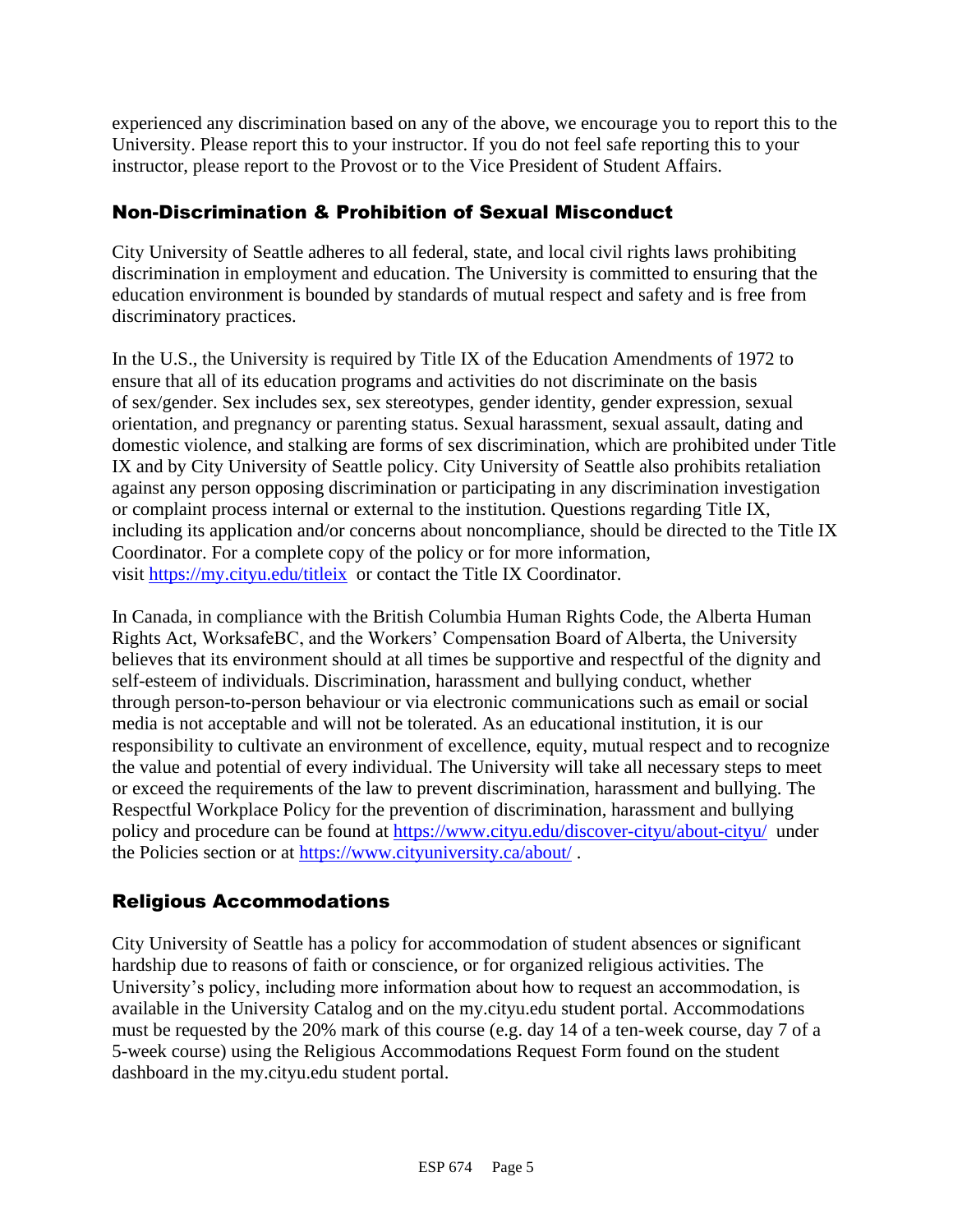## Academic Integrity

Academic integrity in students requires the pursuit of scholarly activity that is free from fraud, deception and unauthorized collaboration with other individuals. Students are responsible for understanding CityU's policy on academic integrity and adhering to its standards in meeting all course requirements. A complete copy of this policy can be found in the [University Catalog](https://nam11.safelinks.protection.outlook.com/?url=http%3A%2F%2Fwww.cityu.edu%2Fcatalog%2F&data=04%7C01%7Claker%40cityu.edu%7Cbc558c70c10340dbaa2408d9172365a0%7Cb3fa96d9f5154662add763d854e39e63%7C1%7C0%7C637566263054341952%7CUnknown%7CTWFpbGZsb3d8eyJWIjoiMC4wLjAwMDAiLCJQIjoiV2luMzIiLCJBTiI6Ik1haWwiLCJXVCI6Mn0%3D%7C1000&sdata=aL6fsSyLtVzJgdrlE9PtZXb%2F3H6wCdrvPcw4zOoEYTI%3D&reserved=0) in the section titled *Academic Integrity Policy* under *Student Rights & Responsibilities*.

### **Attendance**

Students taking courses in any format at the University are expected to be diligent in their studies and to attend class regularly. Regular class attendance is important in achieving learning outcomes in the course and may be a valid consideration in determining the final grade. For classes where a physical presence is required, a student has attended if they are present at any time during the class session. For online classes, a student has attended if they have posted or submitted an assignment. A complete copy of this policy can be found in the [University](https://nam11.safelinks.protection.outlook.com/?url=http%3A%2F%2Fwww.cityu.edu%2Fcatalog%2F&data=04%7C01%7Claker%40cityu.edu%7Cbc558c70c10340dbaa2408d9172365a0%7Cb3fa96d9f5154662add763d854e39e63%7C1%7C0%7C637566263054341952%7CUnknown%7CTWFpbGZsb3d8eyJWIjoiMC4wLjAwMDAiLCJQIjoiV2luMzIiLCJBTiI6Ik1haWwiLCJXVCI6Mn0%3D%7C1000&sdata=aL6fsSyLtVzJgdrlE9PtZXb%2F3H6wCdrvPcw4zOoEYTI%3D&reserved=0)  [Catalog](https://nam11.safelinks.protection.outlook.com/?url=http%3A%2F%2Fwww.cityu.edu%2Fcatalog%2F&data=04%7C01%7Claker%40cityu.edu%7Cbc558c70c10340dbaa2408d9172365a0%7Cb3fa96d9f5154662add763d854e39e63%7C1%7C0%7C637566263054341952%7CUnknown%7CTWFpbGZsb3d8eyJWIjoiMC4wLjAwMDAiLCJQIjoiV2luMzIiLCJBTiI6Ik1haWwiLCJXVCI6Mn0%3D%7C1000&sdata=aL6fsSyLtVzJgdrlE9PtZXb%2F3H6wCdrvPcw4zOoEYTI%3D&reserved=0) in the section titled *Attendance* under *Student Rights & Responsibilities*.

### Final Assignments Due Date

Final assignments for each class at CityU must be due on or before the final date of the course as indicated in the university's course information system. Due dates that extend beyond the final date of the course may negatively impact tuition funding for students.

# Support Services

### Disability Services Accommodations Statement

Students with documented disability who wish to request academic accommodations are encouraged to contact Disability Support Services to discuss accommodation requests and eligibility requirements. Please contact Disability Support Services at [disability@cityu.edu](mailto:disability@cityu.edu) or 206.239.4752 or visit the [Disability Support Services](https://nam11.safelinks.protection.outlook.com/?url=https%3A%2F%2Fmy.cityu.edu%2Fdepartment%2Fdisability-support-services%2F&data=04%7C01%7Claker%40cityu.edu%7Cbc558c70c10340dbaa2408d9172365a0%7Cb3fa96d9f5154662add763d854e39e63%7C1%7C0%7C637566263054351946%7CUnknown%7CTWFpbGZsb3d8eyJWIjoiMC4wLjAwMDAiLCJQIjoiV2luMzIiLCJBTiI6Ik1haWwiLCJXVCI6Mn0%3D%7C1000&sdata=e%2FOzbhqrB5SP38rzkwNSwviN3V%2Fv%2BsJNtdettuKSolw%3D&reserved=0) page in the my.cityu.edu portal. Confidentiality will be observed in all inquiries. Once approved, information about academic accommodations will be shared with your course instructors.

### Library Services

CityU librarians are available to help students find the resources and information they need to succeed in this course. Contact a CityU librarian through the [Ask a Librarian](https://nam11.safelinks.protection.outlook.com/?url=http%3A%2F%2Flibrary.cityu.edu%2Fask-a-librarian%2F&data=04%7C01%7Claker%40cityu.edu%7Cbc558c70c10340dbaa2408d9172365a0%7Cb3fa96d9f5154662add763d854e39e63%7C1%7C0%7C637566263054351946%7CUnknown%7CTWFpbGZsb3d8eyJWIjoiMC4wLjAwMDAiLCJQIjoiV2luMzIiLCJBTiI6Ik1haWwiLCJXVCI6Mn0%3D%7C1000&sdata=N%2Fk3bR2W%2BVUXK4b%2BZd83weGqJbtI4y9O3CdOuOW7%2BiA%3D&reserved=0) service, or access [library resources and services](https://nam11.safelinks.protection.outlook.com/?url=http%3A%2F%2Flibrary.cityu.edu%2F&data=04%7C01%7Claker%40cityu.edu%7Cbc558c70c10340dbaa2408d9172365a0%7Cb3fa96d9f5154662add763d854e39e63%7C1%7C0%7C637566263054361941%7CUnknown%7CTWFpbGZsb3d8eyJWIjoiMC4wLjAwMDAiLCJQIjoiV2luMzIiLCJBTiI6Ik1haWwiLCJXVCI6Mn0%3D%7C1000&sdata=4K7GoPDJosgIt0XDdVisT%2BGn6DZa5bSz0lhZSyjH7kU%3D&reserved=0) online, 24 hours a day, seven days a week.

### Smarthinking Tutoring